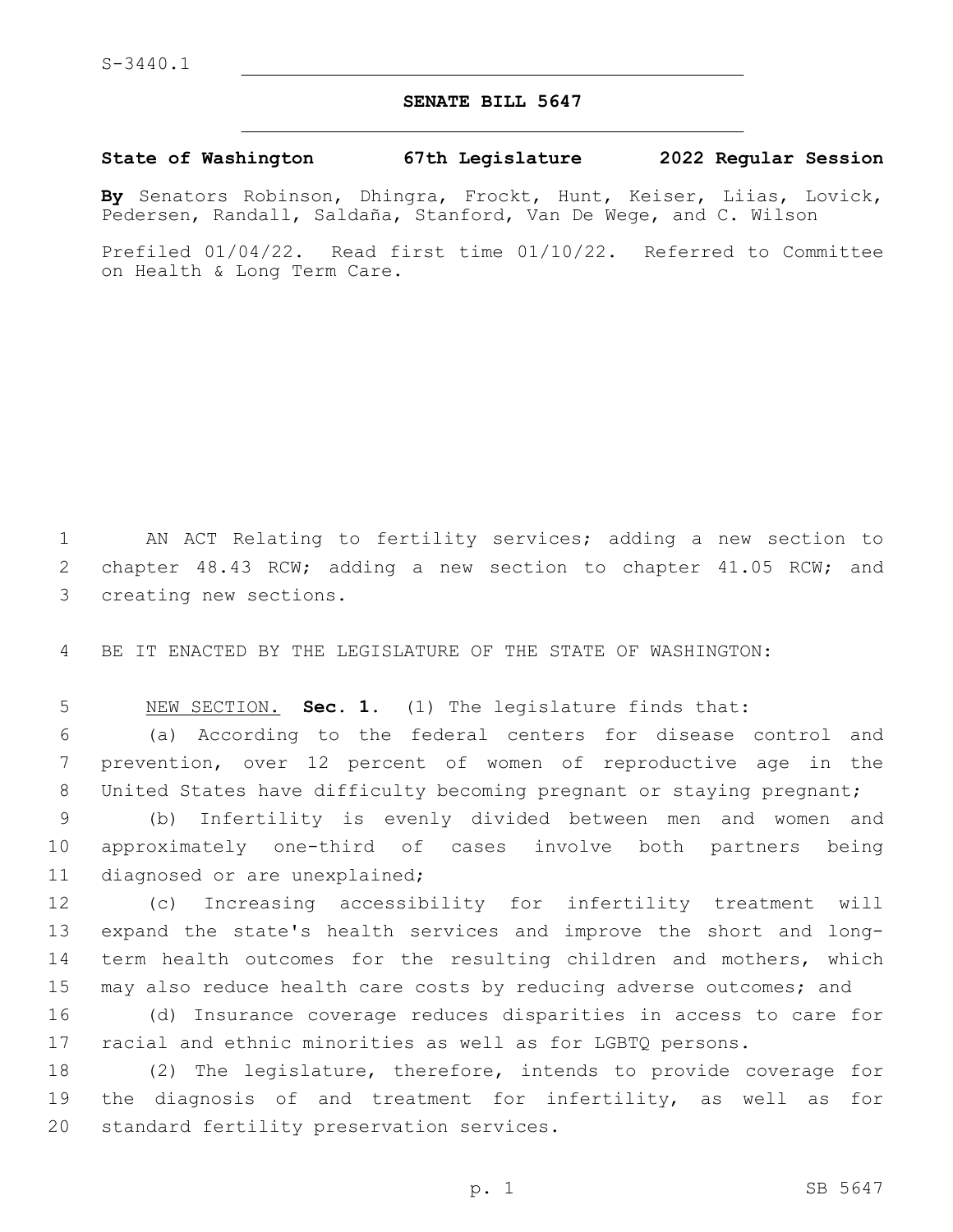NEW SECTION. **Sec. 2.** A new section is added to chapter 48.43 2 RCW to read as follows:

 (1) Health plans issued or renewed on or after January 1, 2024, must include coverage for the diagnosis of infertility, treatment for infertility, and standard fertility preservation services. The benefits must be provided to enrollees, including covered spouses and covered nonspouse dependents, to the same extent as other pregnancy- related benefits. Coverage must provide for four completed oocyte retrievals with unlimited embryo transfers in accordance with the guidelines of the American society for reproductive medicine, using single embryo transfer when recommended and medically appropriate.

 (2) Health plans issued or renewed on or after January 1, 2024, 13 may not include:

 (a) Any exclusions, limitations, or other restrictions on coverage of fertility medications that are different from those 16 imposed on other prescription medications;

 (b) Any exclusions, limitations, or other restrictions on coverage of any fertility services based on a covered individual's participation in fertility services provided by or to a third party; or

 (c) Any deductibles, copayments, coinsurance, benefit maximums, waiting periods, or any other limitations on coverage for the diagnosis of infertility, treatment of infertility, and standard fertility preservation services, except as provided in this section, that are different from those imposed upon benefits for services not 26 related to infertility.

 (3) If at any time the state is required by the secretary of the United States department of health and human services, or its successor agency, to defray the cost of coverage for the diagnosis of infertility, treatment for infertility, and standard fertility preservation services for individual or small group health plans as required under subsection (1) of this section, the requirements of this section are inoperative as applied to individual and small group health plans and the state may not assume any obligation for the cost of coverage for the diagnosis of infertility, treatment for infertility, and standard fertility preservation services for 37 individual and small group health plans.

(4) For the purposes of this section:38

 (a) "Diagnosis of and treatment for infertility" means the recommended procedures and medications from the direction of a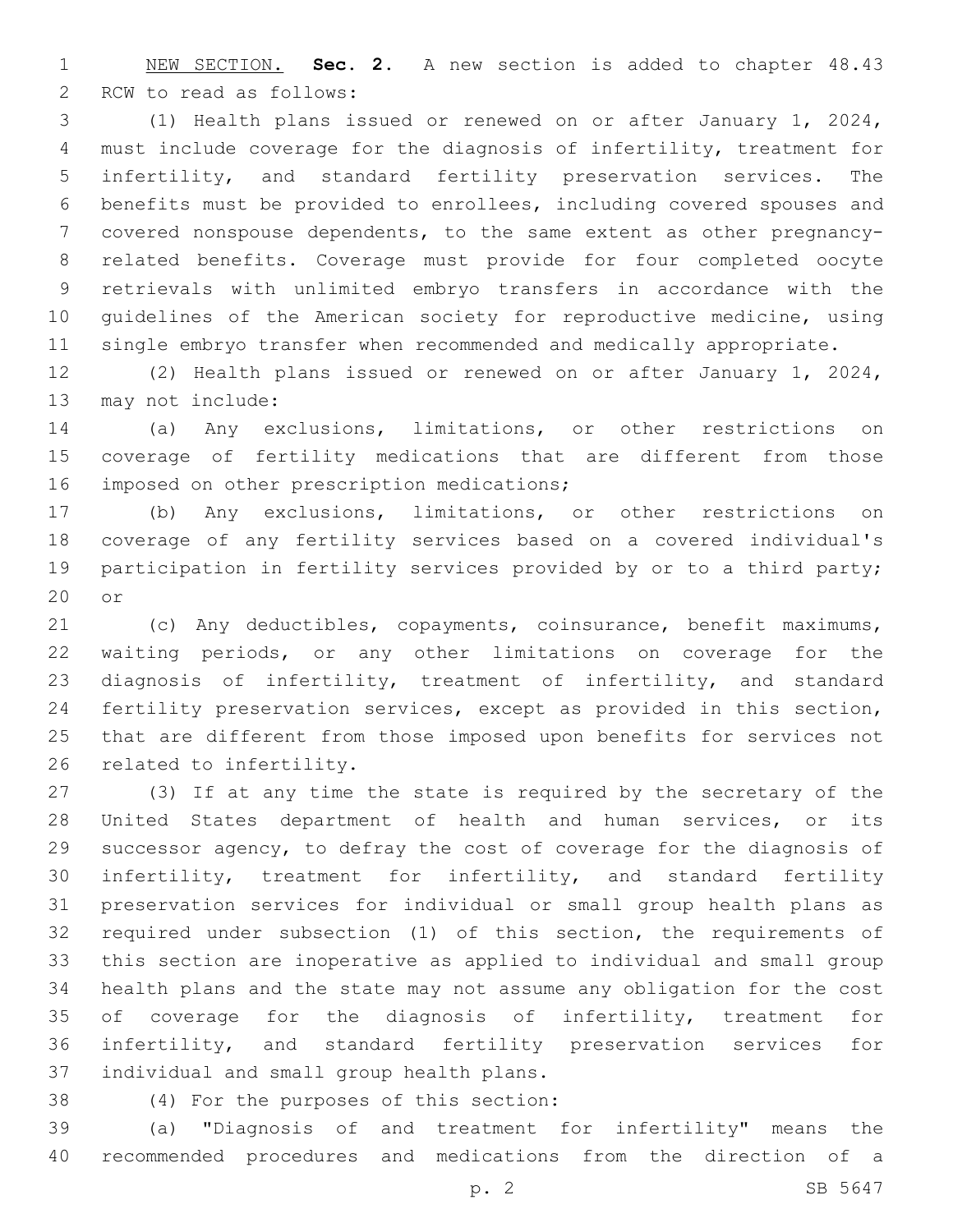licensed physician or osteopathic physician that are consistent with established, published, or approved medical practices or professional guidelines from the American college of obstetricians and gynecologists or the American society for reproductive medicine.

 (b) "Infertility" means a disease, condition, or status characterized by:6

 (i) The failure to establish a pregnancy or to carry a pregnancy to live birth after regular, unprotected sexual intercourse;

 (ii) A person's inability to reproduce either as a single individual or with the person's partner without medical intervention;

 (iii) A licensed physician's or osteopathic physician's findings based on a patient's medical, sexual, and reproductive history, age, 13 physical findings, or diagnostic testing; or

14 (iv) Disability as an impairment of function.

 (c) "Regular, unprotected sexual intercourse" means no more than 12 months of unprotected sexual intercourse for a woman under the age of 35 or no more than six months of unprotected sexual intercourse for a woman 35 years of age or older. Pregnancy resulting in miscarriage does not restart the 12-month or six-month time period to 20 qualify as having infertility.

 (d) "Standard fertility preservation services" means procedures that are consistent with the established medical practices or professional guidelines published by the American society of reproductive medicine or the American society of clinical oncology for a person who has a medical condition or is expected to undergo medication therapy, surgery, radiation, chemotherapy, or other medical treatment that is recognized by medical professionals to 28 cause a risk of impairment to fertility.

 NEW SECTION. **Sec. 3.** A new section is added to chapter 41.05 30 RCW to read as follows:

 (1) Health plans offered to employees and their covered dependents under this chapter issued or renewed on or after January 1, 2024, must include coverage for the diagnosis of infertility, treatment for infertility, and standard fertility preservation services. The benefits must be provided to enrollees, including covered spouses and covered nonspouse dependents, to the same extent as other pregnancy-related benefits. Coverage must provide for four completed oocyte retrievals with unlimited embryo transfers in accordance with the guidelines of the American society for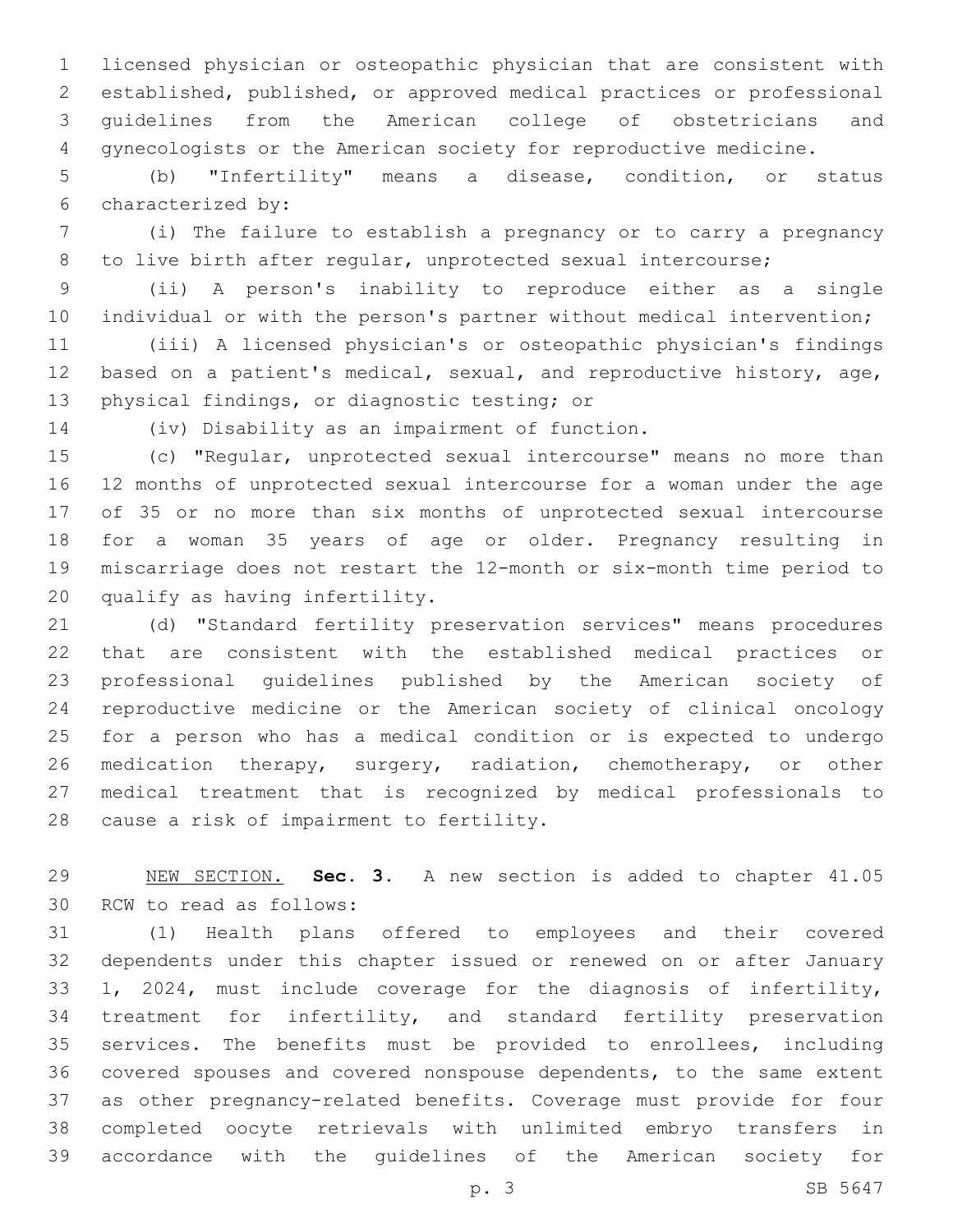reproductive medicine, using single embryo transfer when recommended 2 and medically appropriate.

 (2) Health plans offered to employees and their covered dependents under this chapter issued or renewed on or after January 5 1, 2024, may not include:

 (a) Any exclusions, limitations, or other restrictions on coverage of fertility medications that are different from those 8 imposed on other prescription medications;

 (b) Any exclusions, limitations, or other restrictions on coverage of any fertility services based on a covered individual's 11 participation in fertility services provided by or to a third party; 12 or

 (c) Any deductibles, copayments, coinsurance, benefit maximums, waiting periods, or any other limitations on coverage for the 15 diagnosis of infertility, treatment of infertility, and standard fertility preservation services, except as provided in this section, that are different from those imposed upon benefits for services not 18 related to infertility.

19 (3) For the purposes of this section:

 (a) "Diagnosis of and treatment for infertility" means the recommended procedures and medications from the direction of a licensed physician or osteopathic physician that are consistent with established, published, or approved medical practices or professional guidelines from the American college of obstetricians and gynecologists or the American society for reproductive medicine.

 (b) "Infertility" means a disease, condition, or status 27 characterized by:

 (i) The failure to establish a pregnancy or to carry a pregnancy to live birth after regular, unprotected sexual intercourse;

 (ii) A person's inability to reproduce either as a single individual or with the person's partner without medical intervention;

 (iii) A licensed physician's or osteopathic physician's findings based on a patient's medical, sexual, and reproductive history, age, 34 physical findings, or diagnostic testing; or

(iv) Disability as an impairment of function.35

 (c) "Regular, unprotected sexual intercourse" means no more than 12 months of unprotected sexual intercourse for a woman under the age of 35 or no more than six months of unprotected sexual intercourse for a woman 35 years of age or older. Pregnancy resulting in